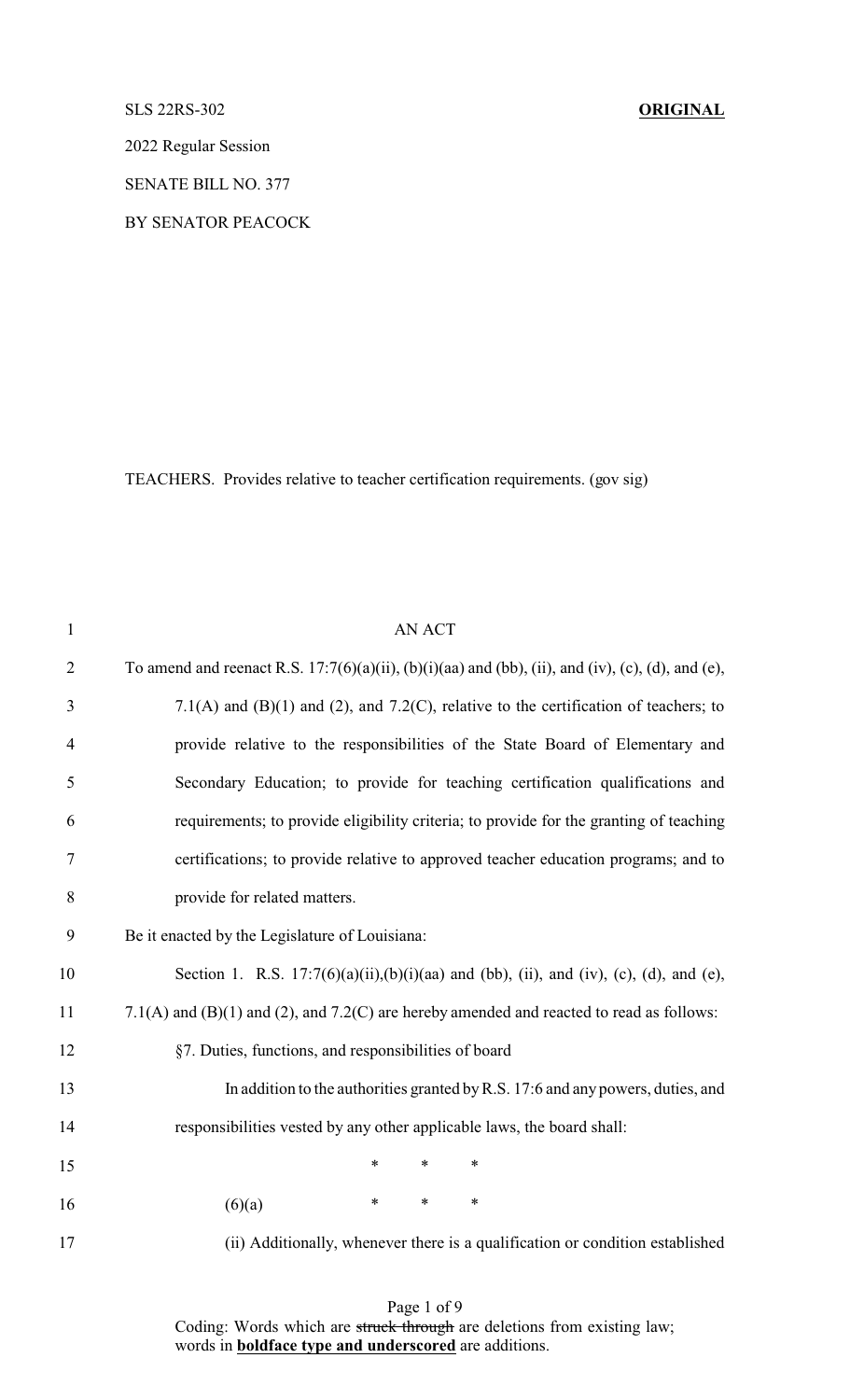by law or board policy, or both, that a teacher holding a regular teacher certificate which is valid for three years must comply with, in order for the teacher to be issued a permanent regular teacher certificate, and it is not possible for a teacher at a nonpublic school to comply with such qualification or condition due to the teacher being employed at a nonpublic school, the board shall establish, effective for the 1998-1999 school year and thereafter, an alternative method or process by which the nonpublic school teacher may meet such qualification or condition. A teacher employed in a nonpublic school who meets the qualifications or conditions pursuant to the alternative method or process established pursuant to this Item shall be issued a permanent regular teacher certificate which shall be valid for all purposes in this state and under all the same conditions as if it had been issued to a teacher who complied with the qualifications or conditions as otherwise established by law or board policy. Prior to establishing an alternative method or process, the board shall direct the nonpublic school commission**, established pursuant to R.S. 17:11,** to formulate, develop, and recommend to the board the alternative method or process by which the nonpublic school teacher may meet the qualification or condition and the method or process established by the board shall be consistent with the recommendations of the nonpublic school commission.

 (b)(i)(aa) A person applying for initial certification as a teacher in a public school shall have passed satisfactorily an examination, which shall include English proficiency, pedagogical knowledge, and knowledge in his area of specialization, as a prerequisite to the granting of such certificate. However, a person who is employed as a foreign language teacher in a Certified Foreign Language Immersion Program pursuant to R.S. 17:273.2, and who is not otherwise eligible to receive state authorization to teach through participation in the Foreign Associate Teacher 26 Program, shall not be required to pass the examination required by this Subitem, but shall at least have a baccalaureate degree and shall be subject to all provisions of state law relative to background checks and criminal history review applicable to the employment of public school personnel.

Page 2 of 9 Coding: Words which are struck through are deletions from existing law; words in **boldface type and underscored** are additions.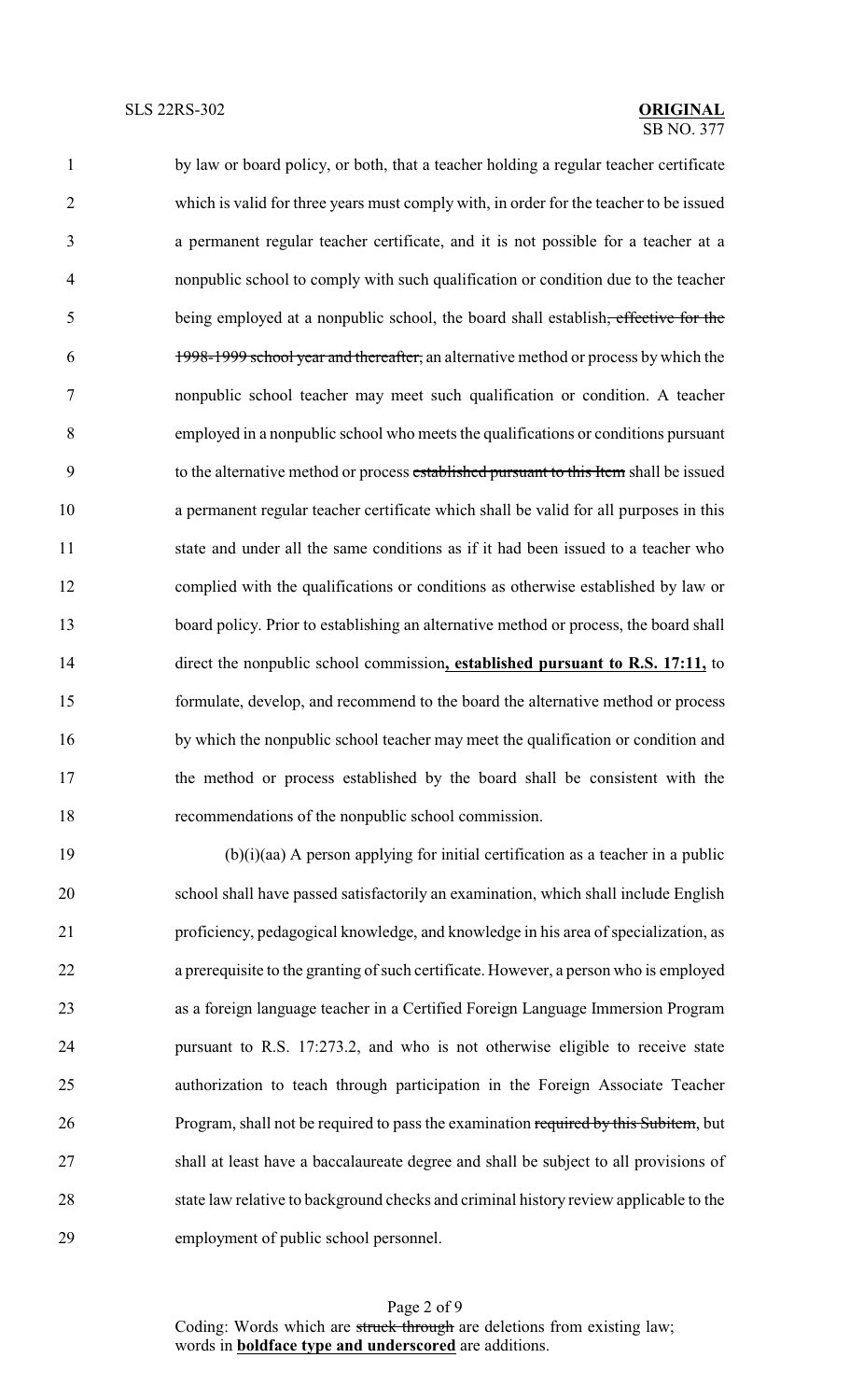(bb) On and after September 15, 1981, any **Any** person certified to teach in another state who applies for certification to teach in the public schools of Louisiana shall be required to pass satisfactorily the examination which is administered in accordance with the provisions of this Paragraph as a prerequisite to the granting of such certification. However, a teacher certified in another state who meets all other requirements for a Louisiana certificate granted to out-of-state graduates except for the provisions of this Item shall be granted a three-year nonrenewable provisional certificate to be used while said teacher completes the requirements set forth in this Paragraph.

\* \* \*

 (ii) The superintendent of education **state Department of Education** shall 12 administer the aforementioned policy of the board. In such administration of the policy, the superintendent **department** shall choose the appropriate testing instrument, shall conduct all necessary research to validate the applicability of the instrument to teacher education programs within the state of Louisiana, and shall conduct all necessary research to determine the level at which the examination is satisfactorily completed. During the conduct of the research and in the preparation of the testing instrument, the superintendent **department** shall meet with and consider the suggestions of individual classroom teachers, representatives of teacher organizations, deans of education of the public colleges and universities of the state, and representatives of each of the governing boards for higher education.

 $\ast$   $\ast$   $\ast$   $\ast$  (iv) The state superintendent of education **department** shall annually submit a report to the House Committee on Education and the Senate Committee on Education relative to the **results of the** examination administered pursuant to this 26 Paragraph. Such report shall include but not be limited to the following: the number of persons to whom the examination was administered; the educational background and teaching experience of such persons; the number of persons successfully completing the examination; the effectiveness of the examination; and any

> Page 3 of 9 Coding: Words which are struck through are deletions from existing law; words in **boldface type and underscored** are additions.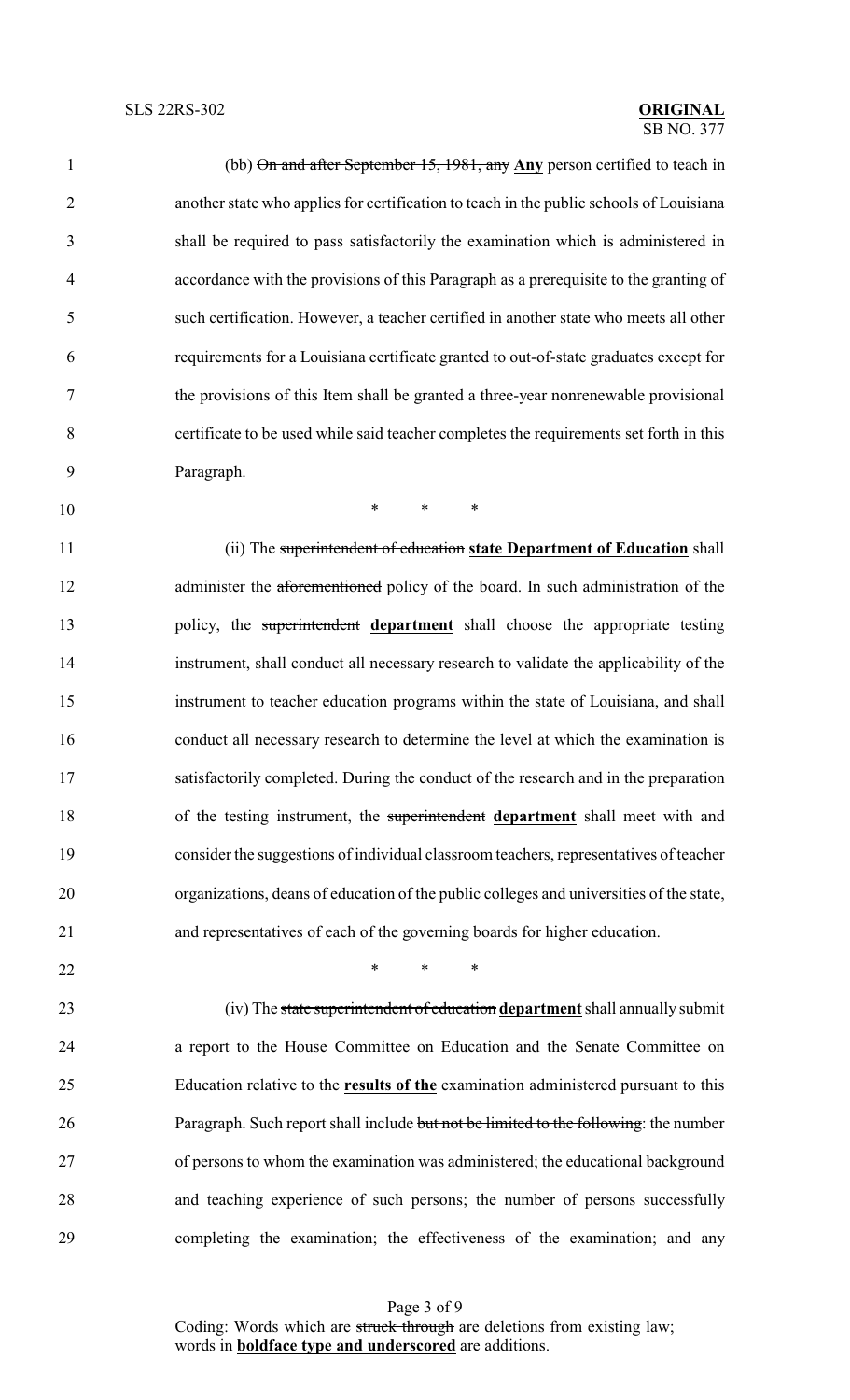suggestions for improving the examination.

 (c) Any person who fails to successfully pass the original examination required by Subparagraph (b) of this Paragraph, but who meets all other certification requirements and who scored within ten percent of the score required for passage on 5 the original examination selected by the state superintendent of education, may be employed for a period not to exceed one year in the following manner:

 (i) The state superintendent of education, upon receipt of a signed affidavit by the president and superintendent of the school board **designee of the local school system** to which such person has applied for employment that there is no other applicant available for employment for a specific teaching position who has met the requirements of this Section, may issue an emergency teaching permit to such person. Such permit shall be in effect for not more than one year but may be renewed twice. Such renewal of the permit shall be accomplished in the same manner as the granting of the original permit. The granting of such emergency teaching permit shall in no way affect, reduce, or waive the requirement that the person successfully 16 complete the aforementioned examination. At any time the person successfully passes the examination, he may be employed on a permanent basis.

18 (ii) The period herein provided for the employment of a teacher with an **during which a teacher is working under an** emergency teaching permit granted 20 under the provisions of this Paragraph shall not count toward tenure.

21 (d) Any examination selected by the state superintendent of education which would **to** supercede the examination used pursuant to Subparagraph (b) of this Paragraph and any criteria established to determine the level at which either the examination used or any examination selected to supercede it is **deemed** satisfactorily completed shall be approved by the State Board of Elementary and Secondary Education.

 (e) The board shall not adopt any policy, rule, regulation, or other measure that limits or restricts the number of times a temporary employment permit may be 29 issued to any teacher who meets all other requirements of current board policy, has

Page 4 of 9 Coding: Words which are struck through are deletions from existing law; words in **boldface type and underscored** are additions.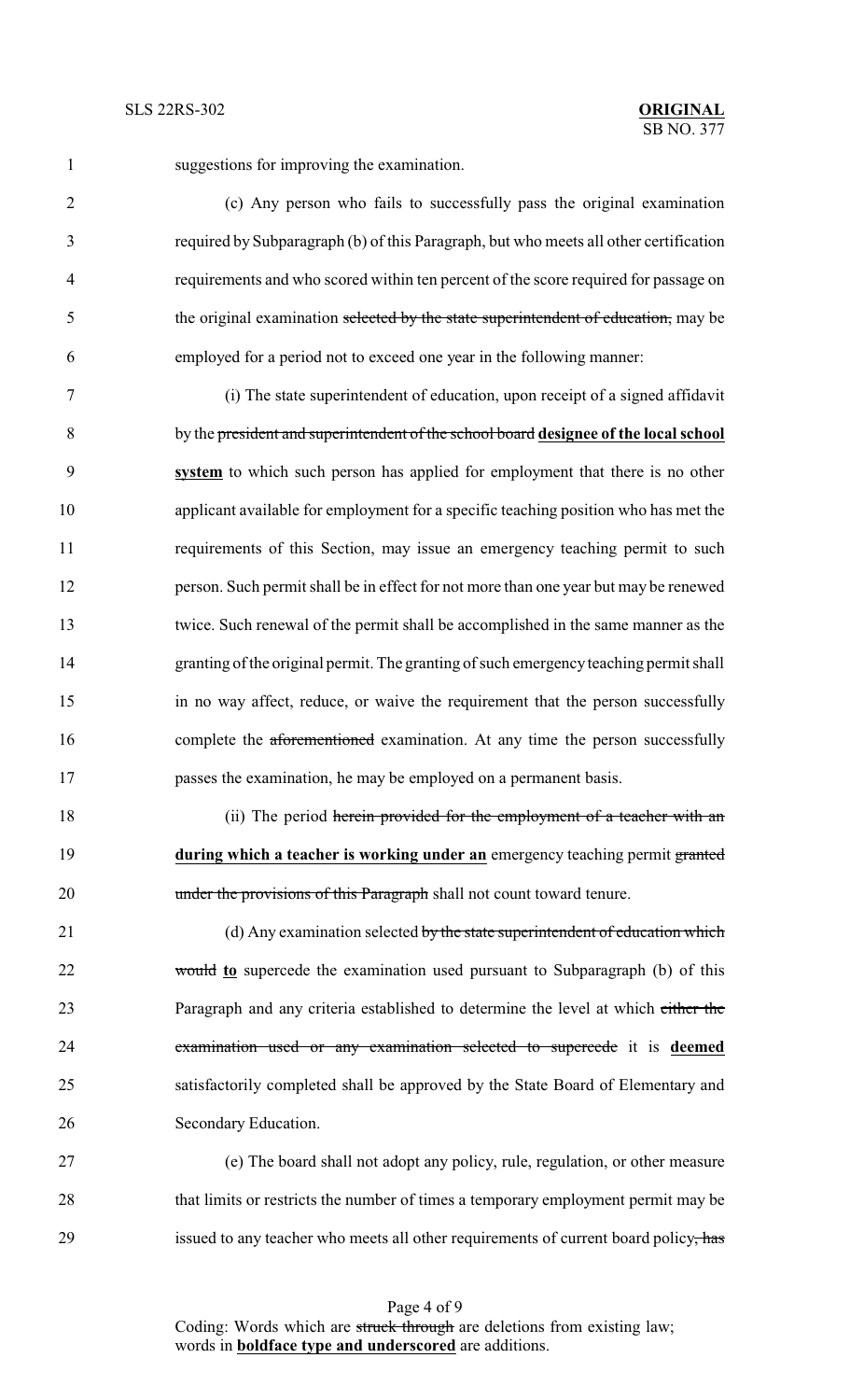| 1              | applied for employment for a specific teaching position for which position there is          |
|----------------|----------------------------------------------------------------------------------------------|
| $\overline{2}$ | no other applicant available for employment who has met the requirements of this             |
| 3              | Paragraph, has the recommendation of the superintendent of the school system                 |
| 4              | employing such teacher, and who has had a successful local evaluation for the                |
| 5              | previous four years prior to such issuance. Any such policy, rule, regulation, or other      |
| 6              | measure in effect on July 1, 1993 shall be null and void.                                    |
| 7              | $\ast$<br>$\ast$<br>$\ast$                                                                   |
| 8              | §7.1. Certification of teachers; certification of principals and superintendents;            |
| 9              | certification of school psychologists                                                        |
| 10             | A. In carrying out its responsibility to prescribe the qualifications and provide            |
| 11             | for the certification of teachers under authority of R.S. $17:7(6)$ , the qualifications and |
| 12             | requirements established by the State Board of Elementary and Secondary Education            |
| 13             | for certification of any shall include the following requirements for an applicant           |
| 14             | for certification who completes from an approved teacher education program in                |
| 15             | Louisiana shall include but not be limited to the following:                                 |
| 16             | $(2)$ That the applicant shall have (1) Have attained a 2.20 average on a 4.00               |
| 17             | scale as a condition for entrance into a teacher education program.                          |
| 18             | $(3)(a)$ That the applicant shall have $(2)(a)$ Have achieved a 2.50 average on              |
| 19             | a 4.00 scale at graduation from an approved program.                                         |
| 20             | (b) An applicant who has passed all requisite examinations covering pre-                     |
| 21             | professional skills and content knowledge but who does not meet the requirement of           |
| 22             | Subparagraph (a) of this Paragraph may be certified if he completes a post-                  |
| 23             | baccalaureate program as provided in this Subparagraph. <b>follows:</b>                      |
| 24             | (i) Such an applicant for admission to a post-baccalaureate program may be                   |
| 25             | granted conditional admission following a satisfactory personal interview by the             |
| 26             | program's admissions officer.                                                                |
| 27             | (ii) If the program awards credit hours, the applicant shall achieve have                    |
| 28             | achieved a grade point average of 3.00 or higher in post-baccalaureate program               |
| 29             | courses by the end of his first twelve credit hours and successfully complete                |

Page 5 of 9 Coding: Words which are struck through are deletions from existing law; words in **boldface type and underscored** are additions.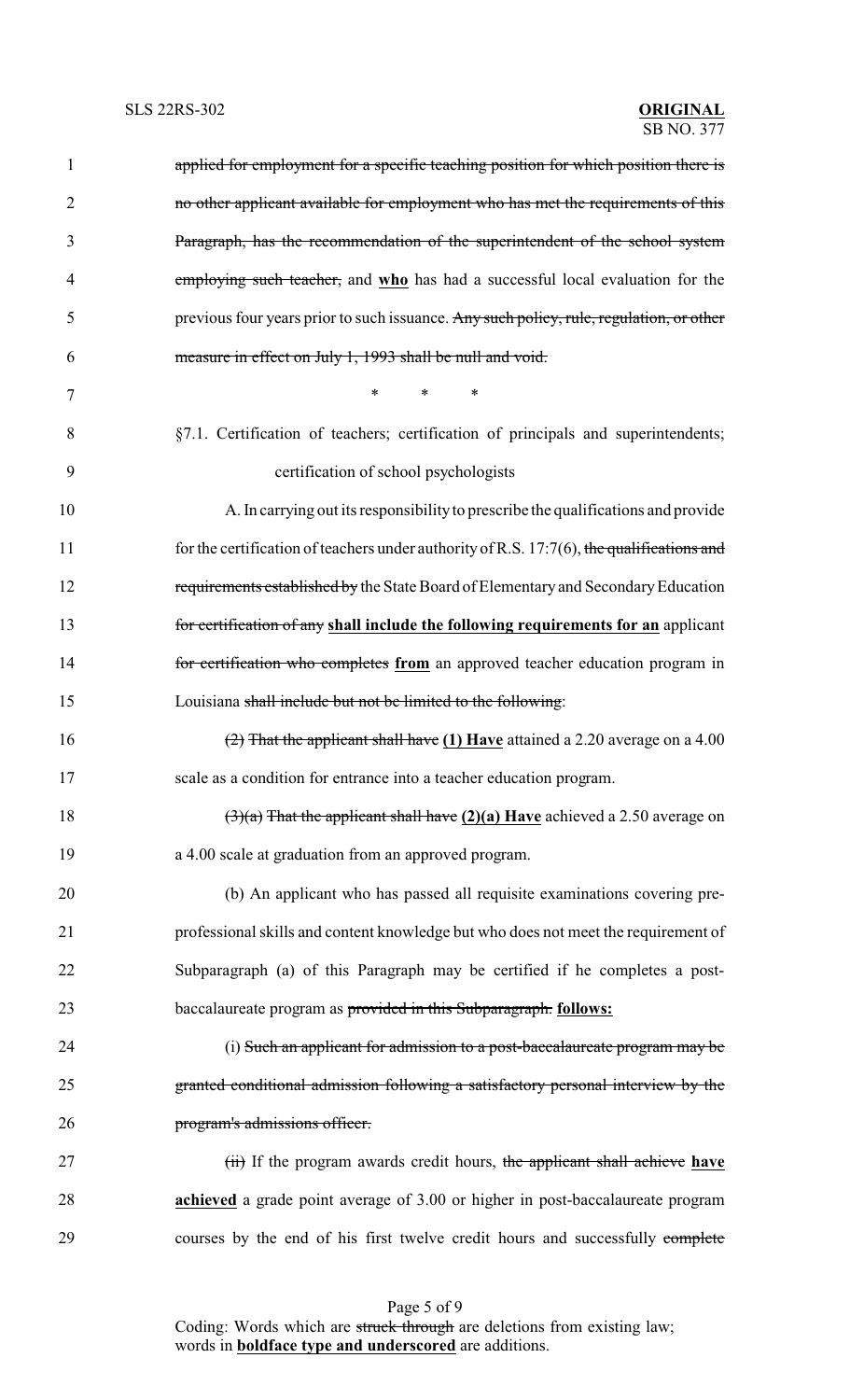**completed** the program.

2 (iii)(ii) If the program does not award credit hours, the applicant shall demonstrate **have demonstrated** mastery of competencies as required by the 4 program administrator and by the school system in which the applicant completes **he completed his** required clinical practice, and satisfactorily completes **completed** all program requirements as set forth by the state board, including any requirements for clinical practice, at graduation.

 (4)(a) For applicants who have participated in any **(3)(a) Have completed, if the program is an** undergraduate teacher education program, that the applicant shall complete the **a** prescribed number of semester hours in the teaching of reading 11 as established in policy by the State Board of Elementary and Secondary Education 12 in accordance with the level of certification to be awarded, such, The requirement to **shall** be in addition to requirements for English courses, and such courses in the 14 teaching of reading shall emphasize techniques of teaching reading and the recognition and correction of reading problems of the student. For certification at the secondary level, not more than three semester hours in the teaching of reading shall be considered for purposes of meeting certification requirements.

 (b) For applicants who have participated in any **Have completed, if the programis an** alternate teacher education program as provided pursuant to rules and 20 regulations adopted by the State Board of Elementary and Secondary Education, that the applicant shall be given the option of either completing **either** the same amount **number** of semester hours as required for the teaching of reading for undergraduate program applicants pursuant to this Paragraph or, in lieu of such semester hour requirements, shall **Subparagraph (a) ofthis Paragraph or** possess the reading and literacy competencies identified in scientifically based reading research at the 26 national level and approved by the State Board of Elementary and Secondary Education for the teaching of reading **board**.

 (5) That the applicant shall have **(4) Have** spent a minimum of 270 clock hours in student teaching with at least 180 of such hours spent in actual teaching.

> Page 6 of 9 Coding: Words which are struck through are deletions from existing law; words in **boldface type and underscored** are additions.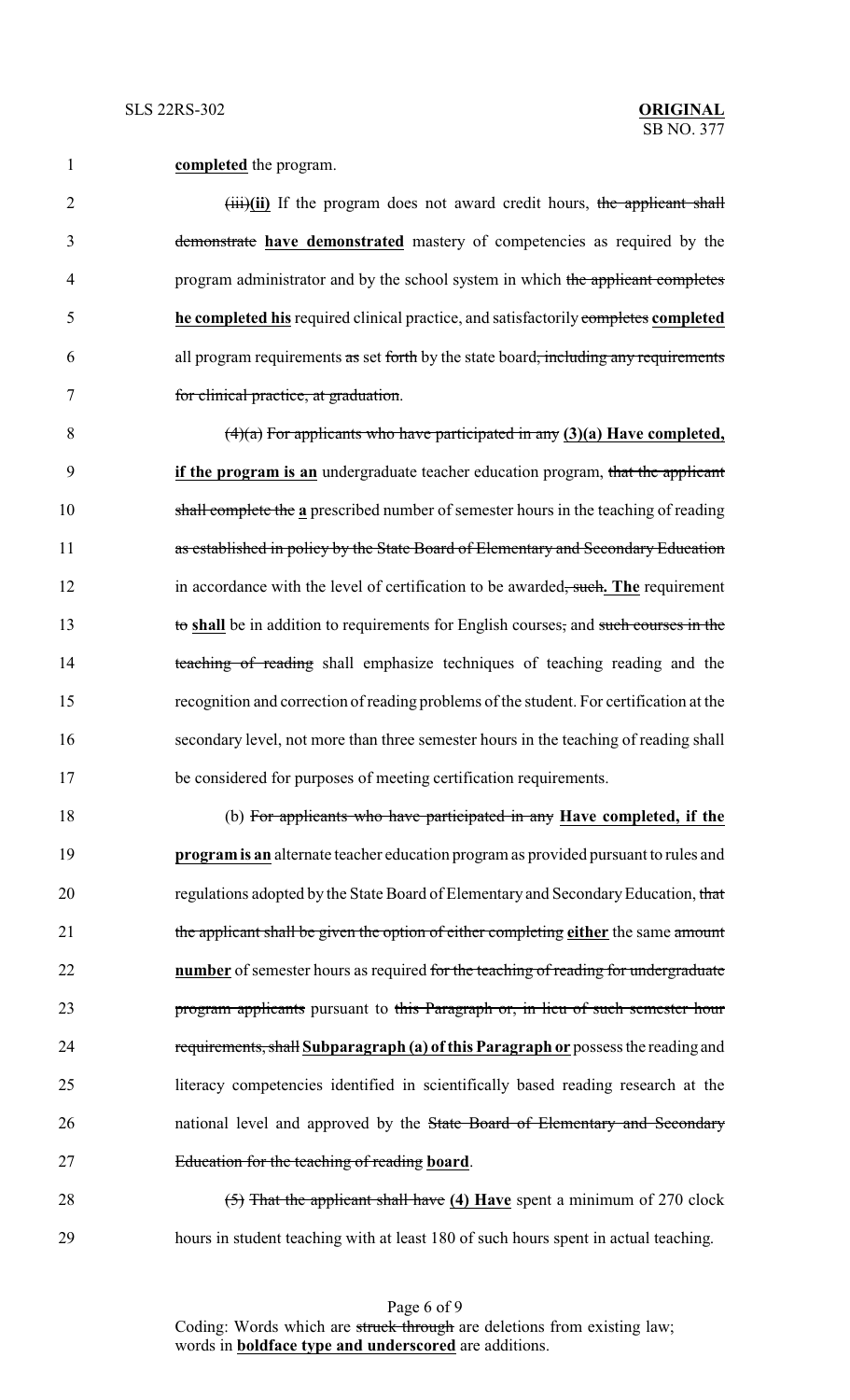| $\mathbf{1}$   | $(6)$ That the applicant shall have $(5)$ Have completed a substantial portion of       |
|----------------|-----------------------------------------------------------------------------------------|
| $\overline{2}$ | his 180 hours of actual student teaching on an all-day basis.                           |
| 3              | $(7)$ That, beginning with the fall semester of 1985, each applicant, prior to          |
| 4              | entry into a teacher education program in an institution of higher education, shall     |
| 5              | take a standardized teaching aptitude test which has predictive value for passage of    |
| 6              | the examination required for teacher certification by R.S. $17:7(6)(b)$ . The dean of   |
| 7              | each college of education of an institution which offers a teacher education program    |
| 8              | shall oversee the administration of the examination and shall see that each student     |
| 9              | shall be informed of the results of the test and shall be counseled with regard to the  |
| 10             | significance of the results. The deans of the colleges of education of the institutions |
| 11             | which offer a teacher education program shall meet and collectively choose the          |
| 12             | entrance examination and shall determine the level at which the examination             |
| 13             | indicates probable success. They shall submit their recommendations to the Board        |
| 14             | of Regents for approval no later than December 31, 1984. Such examination shall not     |
| 15             | be required or administered until approved by the Board of Regents. Nothing herein      |
| 16             | shall be construed as preempting or diminishing the teacher education program           |
| 17             | admission standards previously adopted by the Board of Regents.                         |
| 18             | $(7)$ That, beginning with the fall semester of 1985, each applicant, prior to          |
| 19             | entry into a teacher education program in an institution of higher education, shall     |
| 20             | have satisfactorily passed a standardized teaching aptitude test which has predictive   |
| 21             | value for passage of the examination required for teacher certification by R.S.         |
| 22             | $17:7(6)(b)$ . The dean of each college of education of an institution which offers a   |
| 23             | teacher education program shall oversee the administration of the examination and       |
| 24             | may at his discretion, make exceptions for students in certain cases. The deans of the  |
| 25             | colleges of education of each institution which offers a teacher education program      |
| 26             | shall meet and collectively choose the entrance examination and shall determine the     |
| 27             | level at which the examination is satisfactorily completed. They shall submit their     |

28 recommendations to the Board of Regents for approval no later than December 31, 29 1984. Such examination shall not be required or administered until approved by the

Page 7 of 9 Coding: Words which are struck through are deletions from existing law; words in **boldface type and underscored** are additions.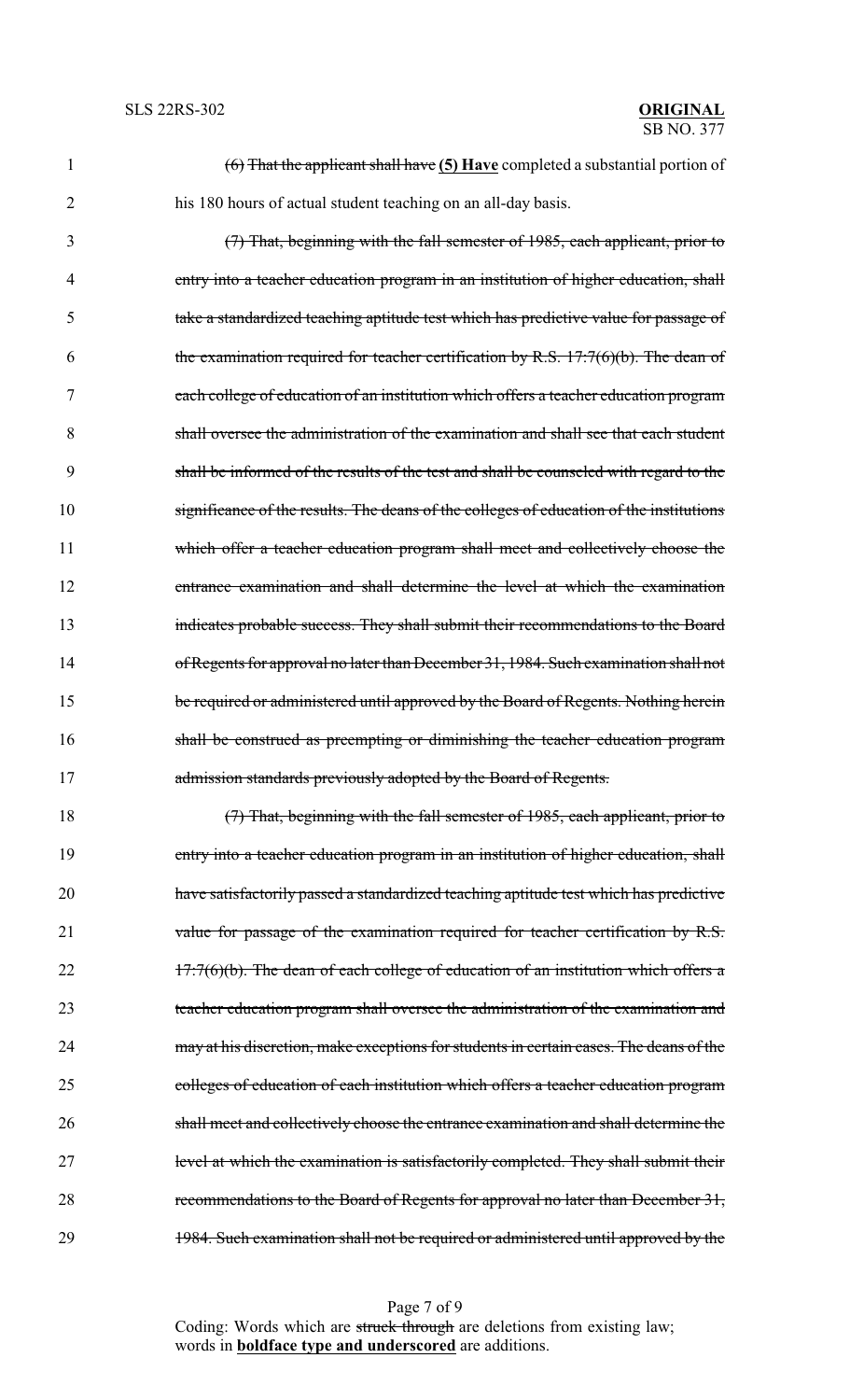| $D_{\text{cond}}$ of $D_{\text{cosulta}}$<br>Doard of Regents. |
|----------------------------------------------------------------|
|----------------------------------------------------------------|

2 B.(1) After August 15, 1986, except as otherwise provided in Paragraph (2) of this Subsection, any persons **At a minimum, any person** applying for initial certification as a principal or vice, assistant, or deputy principal, hereafter referred to **in this Paragraph** as a principal, in addition to any other requirements of the State Board of Elementary and SecondaryEducation, shall have passed the administrative portion of the National Teachers Examination produced by the Educational Testing Service**. The state board shall determine the satisfactory passage level** at a level 9 determined by the State Board of Elementary and Secondary Education not later than 10 August 1, 1986, which determination shall be based on a validation study to be 11 completed by the board no later than July 31, 1986. The validation study shall be **and** submitted to the <del>Joint Committee</del> Senate and House committees on Education **education** for **approval** its review prior to adoption of a passage score.

 (2) Beginning August 15, 2003, and thereafter, any **At a minimum any** 15 person applying for initial certification as a principal or superintendent, in addition to any other requirements of the State Board of Elementary and Secondary Education, shall have satisfactorily passed the appropriate assessment instrument selected by the board at a level determined by the board **in the same manner as**

- **provided in Paragraph (1) of this Subsection**.
- §7.2. Approved teacher education programs

\* \* \*

 $\ast$   $\ast$   $\ast$   $\ast$ 

 C. In adopting requirements for approval of teacher education programs pursuant to this Section **and the completion of the programs,** the board shall provide that such requirements shall not **make such requirements** be applicable to students enrolled in an approved teacher education program in Louisiana on the effective date of this Section **of the adoption of the requirement**, unless the board finds that any such requirement can be made applicable without undue hardship to 29 the student. The board shall provide that requirements adopted pursuant to

Page 8 of 9 Coding: Words which are struck through are deletions from existing law; words in **boldface type and underscored** are additions.